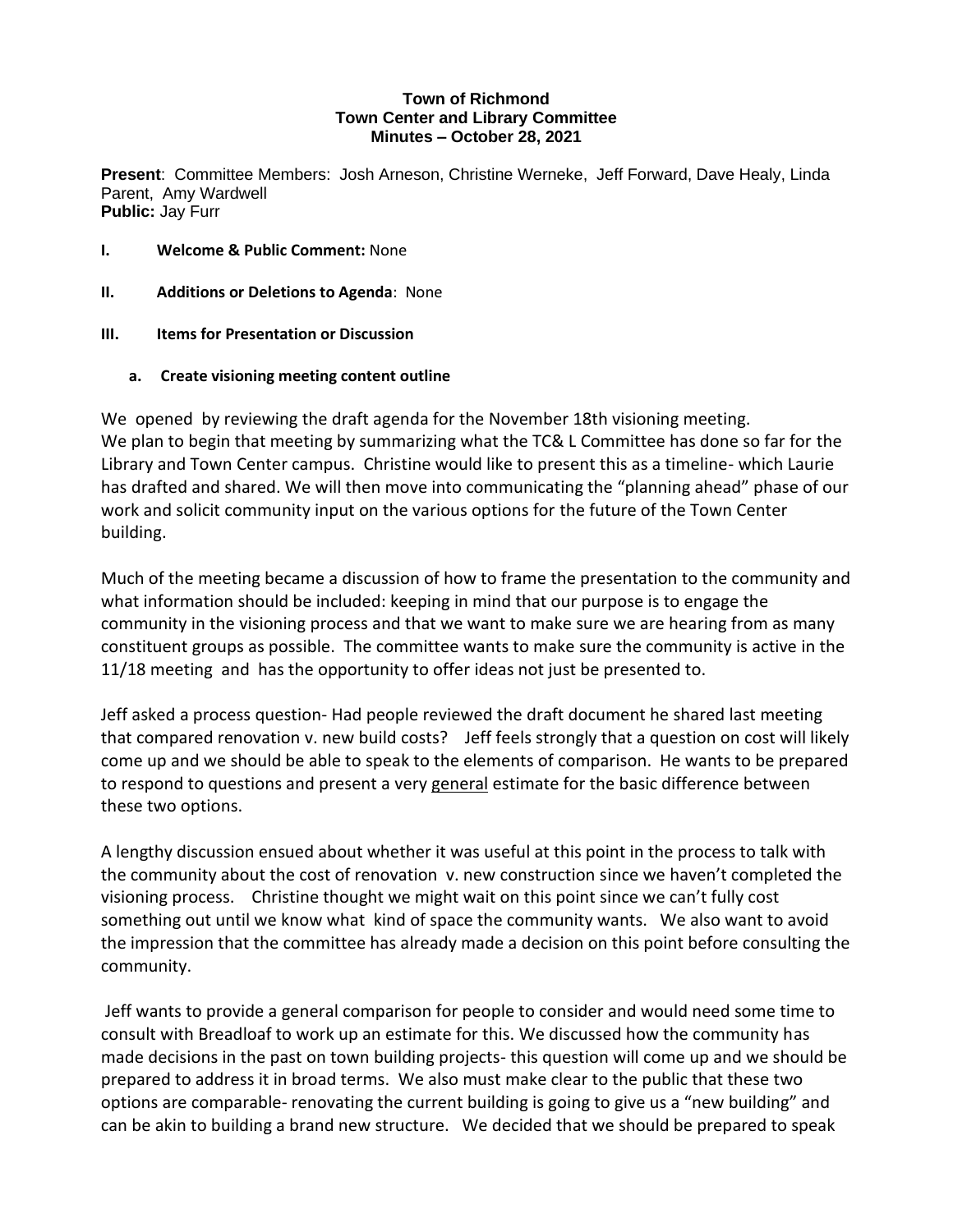generally to this comparison IF it comes up but we want to focus primarily on gathering community input on their vision for a Town Center campus.

The discussion moved us to look at Section IV of Christine's proposed agenda, which is a list of criteria to consider when deciding on whether to renovate or build new. We want to make sure cost is not the only factor driving this decision. We thought the community could be asked if any new criteria should be added to the list the committee came up with and that they should prioritize said list.

Several clarifying questions came up about renovation. Jay asked about the basement as usable space and Linda asked if it were possible to have a display of what a renovation to the building would look like to show people at this meeting. She also wondered if we could have an addition built that would offset the loss of the basement space.

Again we came back to the discussion of cost comparisons. Jeff reminded us cost has historically been a major driver of bond votes in the past . Linda reminded us that the cost of temporary work space for current tenants could be a huge addition to any consideration of a tear down or significant renovation.

We moved on to look at Section V of the draft agenda and the fact that this is the one of the most important conversations to have with the community at this point: When we say we want to create a space that "meets the needs of the staff and the public" What do we actually mean? What are the needs the public wants to have met?

We have a draft list of some possible "needs" and added some additional items to this list. We want to get the community to add their input to this list. We will need to decide on a process for collecting the information and opinions we gather at this meeting- Zoom poll? Paper?

Jeff cautioned us to learn from the experience of the Public Safety building proposal and solicit a wish list, BUT to be aware that down the road we will have to "trim our list' and prioritize. He also advocated for us to include information for the community on our anticipated next steps. Some of those steps might include:

- Examples of how and when we will present to other constituent groups not at this meeting.
- Hiring an architect to help us synthesize the community vision into an actual Town Center building.

We thought it would be useful to have some visuals (before and after pictures of other Town Center projects (Hartford, Waterbury, Shelburne, Middlebury) to give the community some "sparks" for thinking about our own village. We could present some slides that show "Here is what other VT towns have done with their Town Center buildings- as we think about our own what do we want? What could be possible for Richmond?"

Christine has checked with MMCTV and they have this on their calendar to broadcast the November 18th meeting.